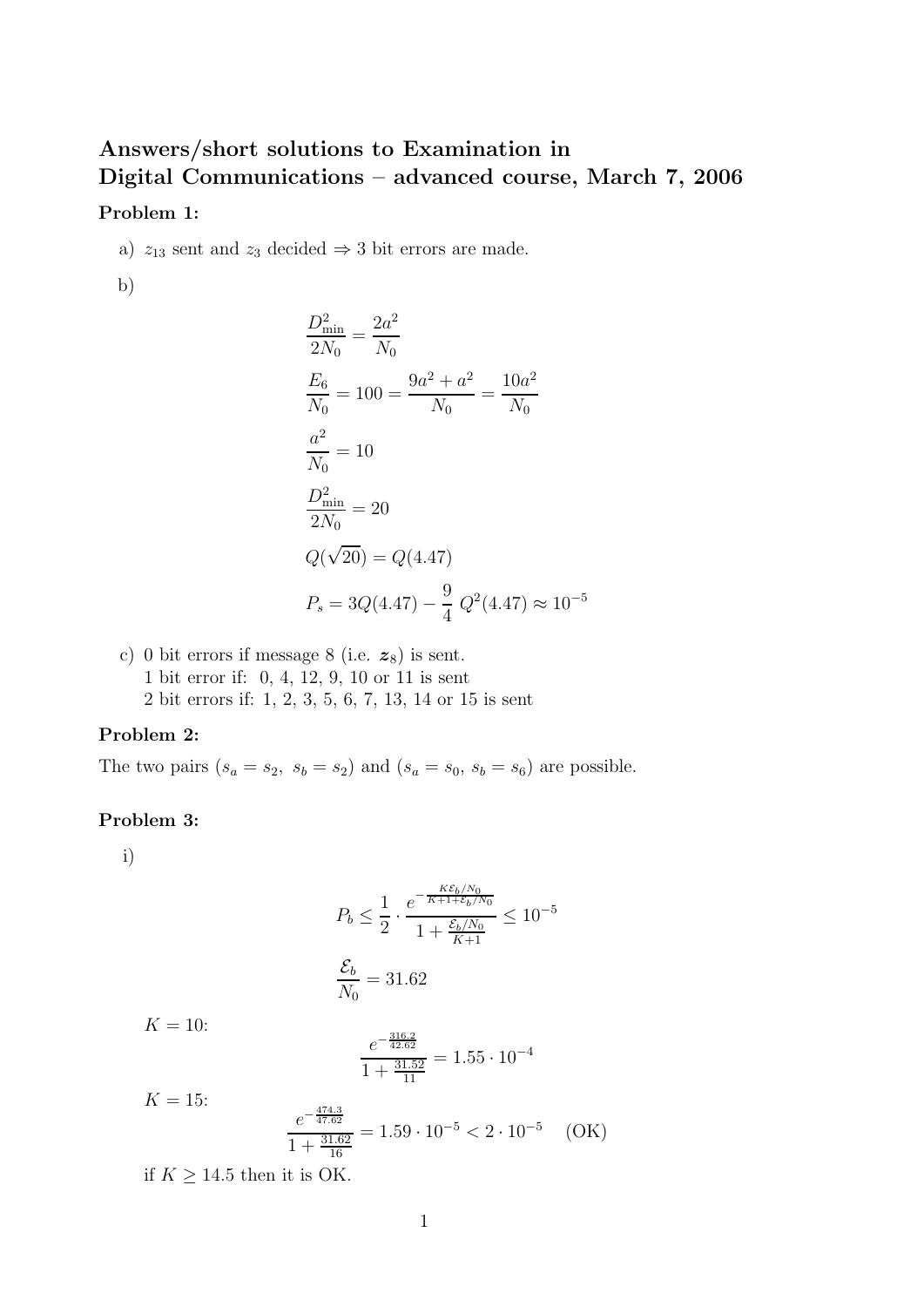ii)  $K$  "very small" approaches Rayleigh fading case,

$$
P_b = \frac{1}{2} \left( 1 - \sqrt{\frac{\mathcal{E}_b/N_0}{1 + \mathcal{E}_b/N_0}} \right) \le \frac{1}{2} \cdot \frac{1}{1 + \mathcal{E}_b/N_0}
$$

K "very large" approaches AWGN case,

$$
P_b = Q\left(\sqrt{2\frac{\mathcal{E}_b}{N_0}}\right) \le \frac{1}{2} e^{-\mathcal{E}_b/N_0}
$$

Large improvements as K increases compared with the  $K = 0$  case!

iii) Rayleigh distributed attenuation + equally distributed phase-contribution. **Problem 4:**

i)

$$
\rho = \frac{R_b}{W} = \frac{R_b}{cR_s} = \frac{1}{c} \cdot \frac{k}{n} \log_2(M)
$$

Uncoded:  $k = n = 1$  and  $M = 16 \Rightarrow \rho = \frac{1}{c}$ . k  $\frac{k}{n} \log_2(M) = \frac{4}{c} \text{ bps/Hz}$ 

So,

$$
r_c = \frac{4}{5}
$$
 and 32-ary PSK or  

$$
r_c = \frac{4}{6}
$$
 and 64-ary QAM

give the desired bandwidth efficiency.

ii)

$$
\rho = \frac{R_b}{W} = \frac{R_b}{cR_s} = \frac{1}{c} \cdot r_c \le \frac{1}{c}
$$

This is a too small value of  $\rho$  when the channel is good (then should a high  $R_b$  be communicated).

iii)  
\n
$$
D_{acc}[i + 1] = D^{2}[i] + D_{inc}^{2}
$$
\n
$$
D_{2}^{2}[i] \quad 3 \quad S_{7}
$$
\n
$$
D_{6}^{2}[i] \quad 6 \quad S_{3}
$$
\n
$$
D_{7}^{2}[i] \quad 7 \quad S_{3}
$$
\n
$$
D_{8}^{2}[i] \quad 6 \quad S_{3}
$$
\n
$$
D_{9}^{2}[i] \quad 7 \quad S_{3}
$$
\n
$$
D_{1}^{2}[i] \quad 7 \quad S_{3}
$$

The branch corresponding to the smallest  $D_{acc}^2[i+1]$  will be saved for further processing.